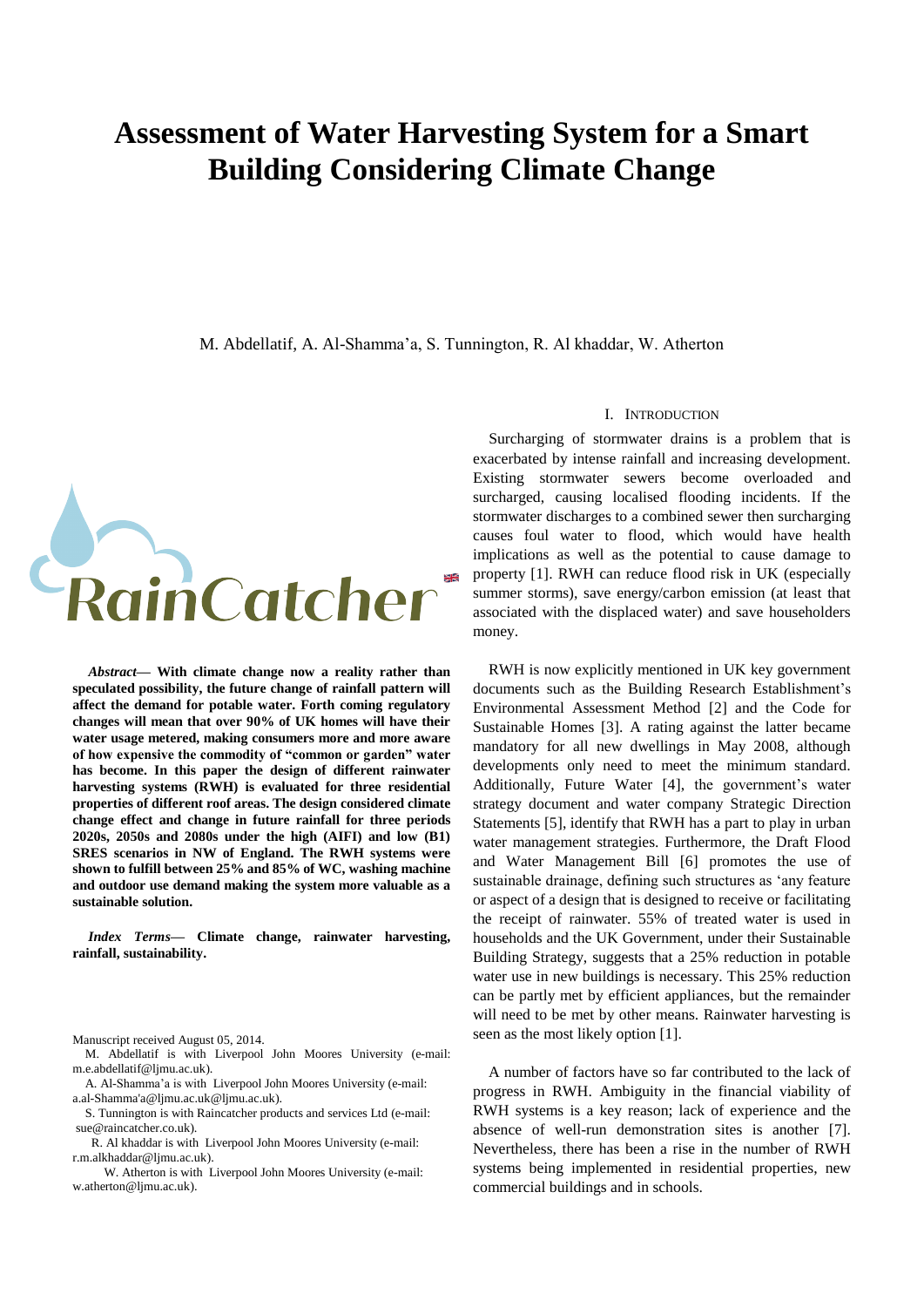There are some studies considered the RWH with mathematical modelling for purpose of design/performance assessment eg. [7]; [8]; [9] and [10]. However none of these considered the issue of climate change along with the water harvesting tank size.

The focus of this paper is mainly on RWH systems under climate change. So, long-term scenarios are therefore required to gain further knowledge of system behavior in order to develop robust and sustainable management for the buildings. Assessment for climate change is normally carried out by comparing future rainfall with baseline period (1961-1990) as recommended by Intergovernmental Panel on climate change (IPCC), so on average of 30 years time scale. This paper consider three future periods, the 2020s (2010-2039), the 2050s (2040-2069) and the 2080s (2070-2099).

# II. SITES CHARACTERISTICS

This study selected three residential properties at Cumbria, Lancashire &Cheshire counties, represented by TW, WN and WR respectively in the North West of England (NW). The sites represent various climatic regions (the north, middle, and the south), as shown in Figure 1. The exposure of the NW region to westerly maritime air masses and the presence of extensive areas of high ground mean that the region is considered as one of the wettest places in the UK. The average annual rainfall in the highest parts of the Cumbria is over 3200mm, in contrast to Manchester where the average annual rainfall is only 860mm [11]. Table 1 show characteristics of the sample properties considered in each site.



Fig. 1 Location of the studied sites (Cumbria, Lancashire &Cheshire)

TABLE I: DESIGN PARAMETERS AND VALUES FOR THE STUDIED SITES

| Parameter               | Property 1 | Property 2 | Property 3 |  |
|-------------------------|------------|------------|------------|--|
| Roof area $(m^2)$       | 60         | 100        | 150        |  |
| No. of occupants        |            |            |            |  |
| No. rooms               |            |            |            |  |
| Analysis period (years) | 30         | 30         | 30         |  |

## III. METHODOLOGY

## *A. Future Rainfall*

Time series of rainfall are generally required as input to impacts models when assessing potential impacts arising as a consequence of global climate change. In order to produce plausible scenarios of change, it is of considerable importance that realistic series of rainfall, which reflect the large-scale changes in the atmosphere, are employed.

Future rainfall has been projected at the three locations in a previous study see [12] using a combination of Generalized Linear Model (GLM) and Artificial Neural Network ANN (hereinafter known as the hybrid GLM-ANN model, Figure 2). Unlike other downscaling techniques, the developed model uses two-stage process to model rainfall; an occurrence process which uses the GLM with a logistic regression model and an amount process which uses an ANN network model trained with Levenberg-Marquardt approach. The developed model was used to simulate future rainfall using climatic variable produced from HadCM3 GCM for emissions scenarios high (A1FI) and low (B1) scenarios to understand relationship between climate change and hydrology in the selected sites, see [12] for calibration, verification of this model.The following is the description of the occurrence model (GLM),

$$
p_i(y_i) = \frac{1}{(1 + e^{-(x_i \beta_i)})}
$$
 (1)

Where,

 $y_i$  = response which represent the *i*th elements of the response vector Y.

 $\beta$ <sup>*i*</sup> = (*k*+1) column vector of unknown parameters to be estimated including the intercept.

 $x_i = (k+1)$  raw vector of explanatory variables (climate predictors) accounting for the *i*th observation  $(i = 1...N)$ .  $k =$  Number of predictors.

A multi-layer feed forward artificial neural network (MLF-ANN) model was used to build a non-linear relation between the observed rainfall amount series and the same selected set of climatic variables (predictors) used for the rainfall occurrence model [12].



Fig. 2 A flow chart illustrating the downscaling procedure with Hybrid GLM-ANN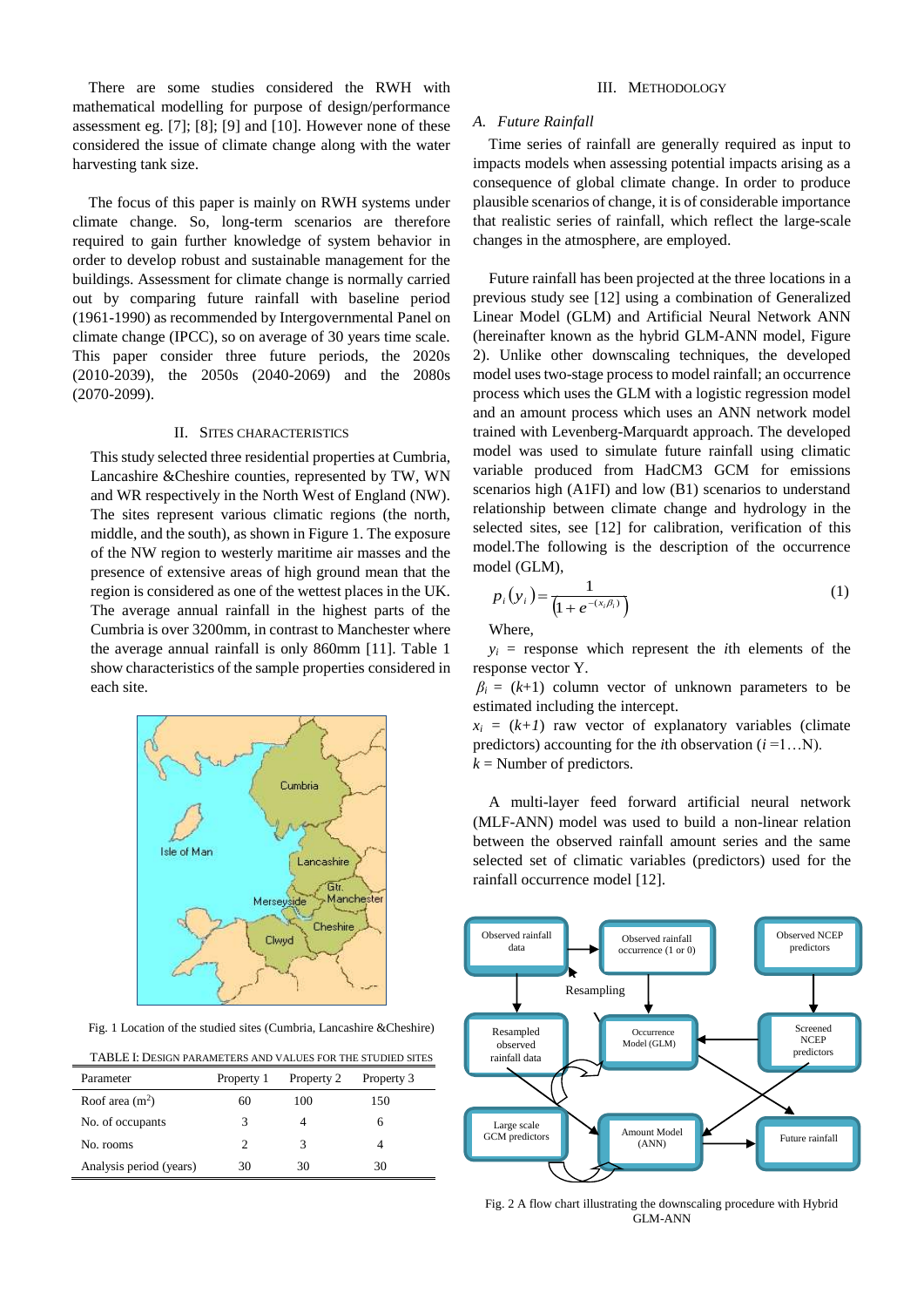## *B. Rainwater Harvesting Tank Sizing*

Based on the British Standard BS 8515, the rainwater tank must be big enough to hold 5% of the annual rainwater yield, or 5% of the annual non-potable water demand, whichever is the lesser and can be estimated as follows:

### *Water yield*

Rainfall varies widely across the UK. Even sites quite close to each other can have quite different rainfall figures. The following equation gives the annual yield for water harvesting tank which is function of the annual rainfall depth.

$$
YR = (A.e.h.\eta.0.05)UF\tag{2}
$$

Where:

 $YR =$  annual rainwater yield (5% of) to give tank size (liters)  $A =$  collecting area (m2)  $e$  = yield coefficient – 0.75 for tiled pitch roof

 $h =$  annual depth of rainfall (mm)

*η* = hydraulic filter efficiency- 90% minimum

 $UF =$  assumed utilization factor-0.75

The Baseline and future annual rainfall depths have been applied for water harvesting model yields for the three periods and the three sites under the high and low scenarios.

#### *Water usage (Demand)*

Demand is dependent on the efficiency of appliances specified and purposes the rainwater will be used for. Demand is also dependent on the number of people and of days in the year the building is occupied and can be estimated as follows,

$$
DN = Pd.n.365.0.05\tag{3}
$$

Where:

 $DN =$  annual non-potable rainwater demand (5% of) to give tank size (liters)

 $Pd =$  daily non-potable requirements per person (liter)

Domestic daily WC demand is 33% of daily water use per person which is 150.

Domestic daily Outdoor demand is 3% of daily water use per person (150).

Domestic daily washing machine demand is 12% of daily water use per person (150).

## $n =$  number of occupants

Tank saving efficiency can also be calculated using the equation:

*YR*/*DN* (4)

# IV. RESULTS&DISCUSSION

In order to verify whether the downscale rainfall model has the ability to capture the observed feature of each site an example of the verification has been presented below for both occurrence and amount (more details see [12]).

 Monthly average wet days are indications of how often it rains in a month; it can be used as indirect measure of rainfall frequency. The visual plots in Figure 3 show the monthly average wet days as well as dry days for the observed and simulated rainfall for the three sites for calibration and validation periods. All plots show that the occurrence model is well simulated by the GLM for all sites and periods which demonstrates that GLM is a good choice for downscaling future rainfall occurrence. This would entail the assumption that model parameters are assumed time invariant and would not change in future.



Fig 3 Average numbers of wet and dry days for observed and simulated occurrence model for the (a) Cambria (b) Lancashire and (C) Cheshire

The efficiency and ability of the rainfall model to predict rainfall amount that best matched the observed rainfall are expressed here in terms of their correlation coefficient (R) and root mean square error (RMSE) and presented in and Figure 4 for the overall period 1961-2001. The higher values of R and lower values of RMSE obtained by models built using the hybrid GLM-ANN approach indicate that this modelling approach has reasonable accuracy in reproduce the rainfall amount.

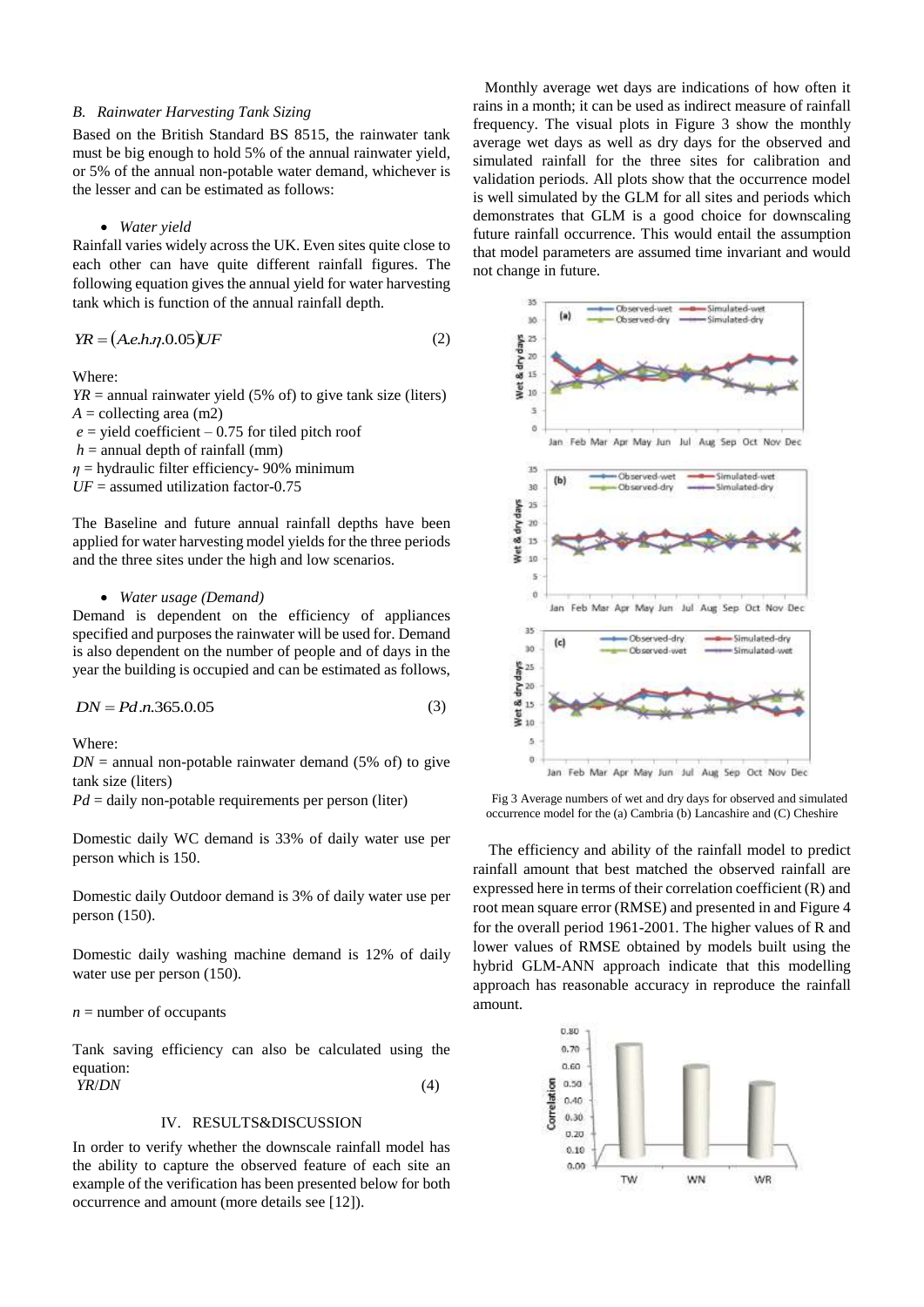

Fig 4 **Correlation (R)** Root Mean Square Error (RMSE) of rainfall amount model

Trend study for observed rainfall data is widely used as a base reference or a caveat of climate change studies e.g. [13]. It can also provide a quick visual check for the presence of unreasonable values (outliers). However, the usefulness of trend study is always being questioned. Possible trends in the data are investigated to offer an historical context before further climate change assessments in this work.

Figure 5 shows the series plots and their trend lines for the average monthly rainfall for each station. Annual monthly rainfall series has no significance trend for all stations, based on the Wald test [14]. So generally, the plots indicate that climate change did not take place during the observed period data (1961-2001) for these locations, due to inclusion of the control period 1961-1990 in the trend study where the climate consider normal as reported by the IPCC.

Another analysis for the observed rainfall is the Inter-stations relationship. The daily rainfall box plots are different across the sites for the entire statistics, especially the 3rd percentile; median and maximum (see Figure 6). In these Figures, the effects of threshold on rainfall distributions are also investigated for three sites. Selecting threshold is important because it is related to the definition of the occurrence of a rainfall event, the limitations inherent to the measurement of rainfall and the recording equipment.





Fig 5 The average monthly rainfall series with linear trend lines annual at Cumbria, Lancashire &Cheshire (top to bottom)



&Cheshire (WR) for annual time series for 1961-2001

Projection of future rainfall has been assessed. In Figure 7 the small vertical error bars displayed at each point show the maximum and minimum of the annual average rainfall amount values of 30 years for 2020s, 2050s and 2080s. The annual rainfall, the maximum and minimum average rainfall can slightly increase or decrease for the three future periods at all sites.



Fig 7 Average annual rainfalls at the three sites in the future for A1FI (upper) and B1 (lower). The error bar indicates the minimum and maximum rainfall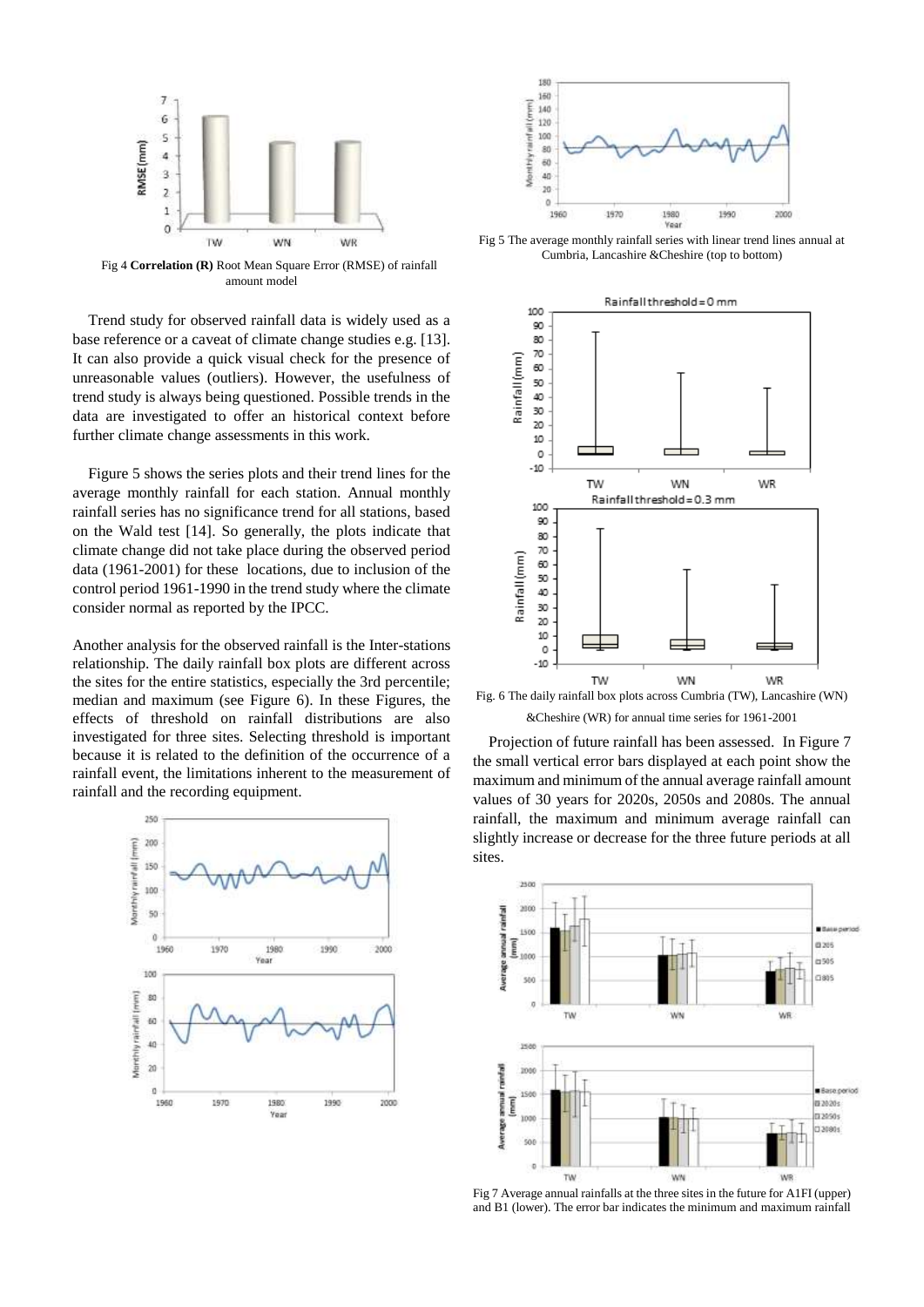Impact of the projected future rainfall on RWH has been assessed. Results in Figure 8 reveals that future annual yield for RWH at the three properties in Cumbria are projected to experience significant increase for tested high scenario (A1FI), especially in 2080s where the yield could reach up to 11% as a maximum. However in the Lancashire (WN) and Cheshire (WR) results have showed a very slight rise, which is attributed to the location of Cumbria being in the wettest region in North-western England compared to others. The increase in annual yield significantly affects the amount of water supply saving with the same ratio for WC, outdoor and washing machine, with larger amount for property 2and 3 due to larger roof area. The corresponding potable water saving at all sites will go up ranging between 27%-85% with largest amount associated with the 2080s compared with 26%-77% of the base period. For the low scenario the picture is somehow different where (Figure 9) it is anticipated some decline in the annual yield and saving of RWH. The yield reduction could reach up to 3% at the three studied sites and for different properties sizes as they are suffer from a reduction in the rainfall; however there is still significant annual future saving between 25%-75% compared with 27%-77% of the base period.



Fig 8 Annual water yield and saving for water harvesting tank for the three future periods compared with baseline period under the high (A1FI) scenario for Cambria (upper), Lancashire (middle) and Cheshire (lower)

Impact on the RWH tank size is also investigated and results have been given in Table 2, 3 &4 for Cambria, Lancashire and Cheshire. From the Tables, it is clear that the tank design is expected to change gradually in far future under A1FI scenario however the low scenario one experience consistent drops except in 2050s for Cheshire with very marginal contributions of 1%. This could be due to the warm climate in this region which contribute to high evaporation and intern much rainfall. The increase in A1FI would range between 2%-11% with large contribution from Cambria.



Fig 9 Annual water yield and saving a for WHR tank for the three future periods compared with baseline period under the low (B1) scenario for Cambria (upper), Lancashire (middle) and Cheshire (lower) TABLE 2: PROPOSED FUTURE RWH TANK SIZE (LITERS) IN CAMBRIA (BOLD INDICATES AN INCREASE IN TANK SIZE)

| INDICATED AN INCREASE IN TAINN SIZE! |            |        |            |        |            |        |
|--------------------------------------|------------|--------|------------|--------|------------|--------|
| Time period                          | Property 1 |        | Property 2 |        | Property 3 |        |
|                                      | A1FI       | B1     | A 1 FI     | B1     | A1FI       | B1     |
| Base period                          | 2433.0     | 2433.4 | 4055.1     | 4055.7 | 6082.6     | 6083.5 |
| 2020s                                | 2327.3     | 2348.1 | 3878.8     | 3913.6 | 5818.2     | 5870.3 |
| 2050s                                | 2490.7     | 2391.4 | 4151.2     | 3985.7 | 6226.8     | 5978.5 |
| 2080s                                | 2694.1     | 2353.1 | 4490.2     | 3921.9 | 6735.4     | 5882.9 |

TABLE 3: PROPOSED FUTURE RWH TANK SIZE (LITERS) IN LANCASHIRE (BOLD INDICATES AN INCREASE IN TANK SIZE)

| Time period | Property 1 |        | Property 2 |        | Property 3 |        |  |
|-------------|------------|--------|------------|--------|------------|--------|--|
|             | A1FI       | B1     | A1FI       | B1     | A1FI       | B1     |  |
| Base period | 1554.4     | 1554.4 | 2590.6     | 2590.6 | 3885.91    | 3885.9 |  |
| 2020s       | 1554.6     | 1539.6 | 2591.0     | 2566.0 | 3886.53    | 3849.1 |  |
| 2050s       | 1593.0     | 1506.1 | 2655.0     | 2510.1 | 3982.56    | 3765.2 |  |
| 2080s       | 1593.0     | 1507.3 | 2655.0     | 2512.1 | 3982.56    | 3768.2 |  |

TABLE 4: PROPOSED FUTURE RWH TANK SIZE (LITERS) IN CHESHIRE (BOLD INDICATES AN INCREASE IN TANK SIZE)

| Time period | Property 1 |        | Property 2 |        | Property 3 |        |
|-------------|------------|--------|------------|--------|------------|--------|
|             | A1FI       | B1     | A1FI       | B1     | A1FI       | B1     |
| Base period | 1054.5     | 1054.5 | 1757.5     | 1757.5 | 2636.3     | 2636.3 |
| 2020s       | 1089.3     | 10366  | 1815.6     | 17277  | 2723.3     | 2591.5 |
| 2050s       | 1148.6     | 1063.0 | 1914.3     | 1771.6 | 2871.5     | 2657.5 |
| 2080s       | 1148.6     | 1019.8 | 1914.3     | 1699.6 | 2871.5     | 2549.4 |